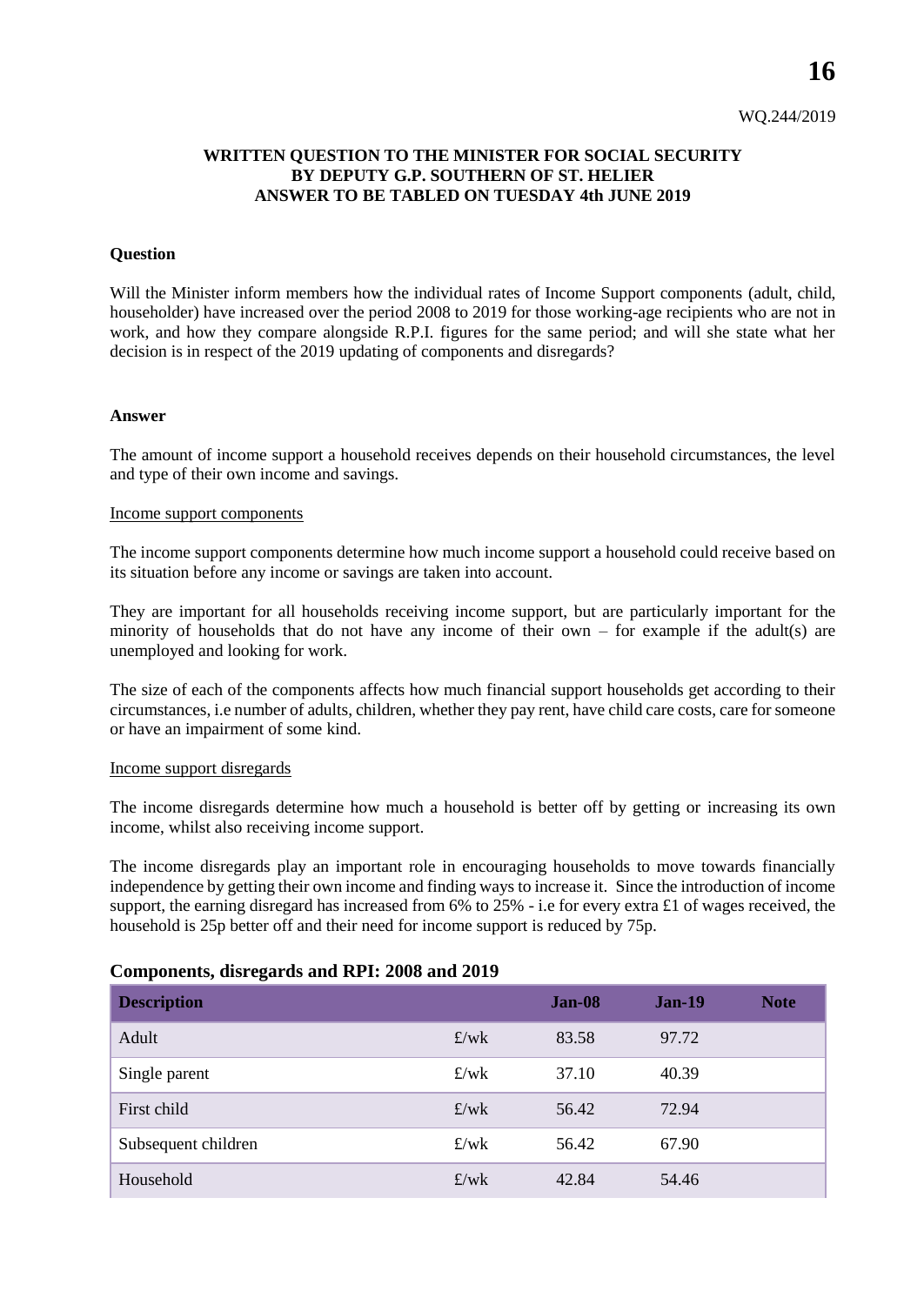|       | $Up$ to                      | $Up$ to |  |
|-------|------------------------------|---------|--|
|       | 143.50                       | 206.15  |  |
|       | $Up$ to                      | $Up$ to |  |
|       | 143.50                       | 253.62  |  |
|       | Up to                        | $Up$ to |  |
|       | 236.81                       | 350.35  |  |
|       | $Up$ to                      | $Up$ to |  |
|       | 236.81                       | 459.23  |  |
| $\%$  | 6%                           | 25%     |  |
|       |                              |         |  |
| index | 133.3                        | 175.4   |  |
|       | f/wk<br>f/wk<br>f/wk<br>f/wk |         |  |

## **Note**

1: In 2008, there was a single set of maximum rates for private and social rental accommodation. This was the maximum amount of rent (private or social) that would be included in the calculation of income support. In 2019, the maximum rates apply to private rental accommodation only. Andium's social rents (and any increases from year to year) are now automatically included in the income support calculation for its tenants. In January 2019, Andium's average rent for a 1 bedroom flat was £785 per month and the maximum £1,099 per month. The table above includes the equivalent maximum weekly rent.

Likewise, Andium's average rent for a 3 bedroom house was £1,279 per month and the maximum £1,990 per month. The table above includes the equivalent maximum weekly rent.

[\(https://www.andiumhomes.je/yourhome/paying-your-rent/\)](https://www.andiumhomes.je/yourhome/paying-your-rent/)

## Summary of changes

Since the start of income support, a range of approaches have been taken including a freeze in respect of most components as part of the last Medium Term Financial Plan 2016-2019, and significant increases in the level of income disregards from the original level of 6% to 25%. Previous Ministers have prioritised increasing rental components to help cover rent increases.

Over the last few years:

- In 2016, the rental and childcare cost components increased.
- In 2017, all the components increased and the income disregards were also increased from 23% to 25%, strengthening incentives to increase income.
- In 2018, the States agreed to re-introduce the single parent component, and all the other components were increased.
- At the start of 2019, the child component for the first child increased further by £5.04 a week.

RPI has increased by about 2.9% a year on average over the last 11 years (Dec 2007 – Dec 2018).

The proportion of households receiving income support which has its own income (earned, pension, maintenance or contributory benefit) has increased from 68% in 2008 to 88% in 2018.

# **Households receiving income support with their own income: number and %**

|                                     | 2008  | 2018  | <b>change</b> |
|-------------------------------------|-------|-------|---------------|
| Households receiving income support | 5,500 | 5,700 | 200           |
| Households with own income          | 3,700 | 5,000 | 1,300         |
| % with own income                   | 67%   | 88%   | 20%           |